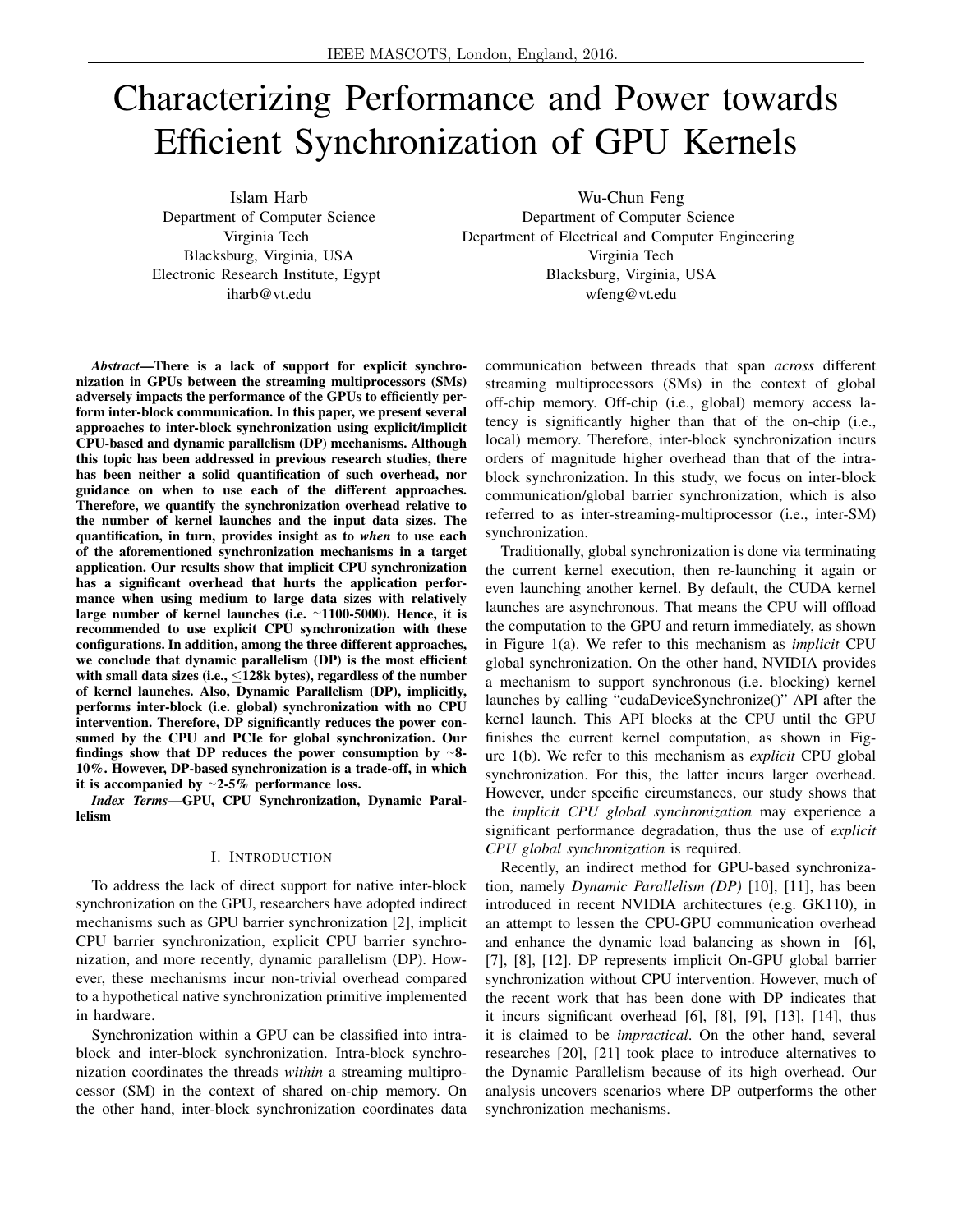

Fig. 1. The CPU Synchronization Mechanisms

The explicit GPU global synchronization [2] might be competitive with DP. However, NVIDIA introduces " threadfence()" API to, theoretically, ensure correctness of inter-block communication. The overhead of the *explicit GPU synchronization* with the " threadfence()" is significantly high [5]. In addition, it comes with a limitation on the number of blocks executing on the GPU, in which it should *not* exceed the number of the Streaming Multiprocessors (SMs). As such, explicit GPU global synchronization is opted to be out of scope of this paper.

Previous work in GPU kernel launch and synchronization has not provided guidance on when it is appropriate to use each of the aforementioned approaches to synchronization within a specific target application. Although some work has been done to characterize the overhead of synchronization primitives and protocols, it has been mainly from the hardware (i.e., platform) point of view. In addition, dynamic parallelism (DP) is missing from these previous studies.

Therefore, in this paper, we conduct a comprehensive study and characterization of the overhead for the different approaches to synchronization for the GPU. Our contributions are as follows.

- Guidelines to choose the most appropriate synchronization mechanism based on application's parameters.
- Quantification of the kernel launch time and the synchronization overhead for each of the mechanisms vs. the number of kernel launches and the data sizes.
- We are the first to use the Dynamic Parallelism as a mean of global synchronization. In addition, We show its power consumption advantage compared to the other mechanisms (i.e.,CPU-based global synchronization).
- Realization of synthetic micro-kernel and application benchmarks to stress-test the different approaches to synchronization.

The rest of the paper is organized as follows. Section II presents the work related to synchronization and dynamic parallelism (DP). Section III discusses the applications and its role in studying the overhead of the synchronization mechanisms. Section IV, then, analyzes and quantifies this overhead of each synchronization mechanism. In addition, we conduct a comparison of performance vs. power consumption for both the DP-based and the other synchronization mechanisms. Finally, section V concludes our work and discusses future work.

## II. RELATED WORK

Our work is related to the area of synchronization protocols for many-core architectures and characterization of the Dynamic Parallelism.

The explicit GPU-based synchronization can be realized by either lock-based or lock-free techniques as introduced in [2]. Both techniques require the number of blocks to be less than or equal to the number of the streaming multiprocessors in the GPU to avoid the potential deadlock. Their study shows that the explicit GPU-based synchronization may incur a significant overhead, relative to the implicit CPU synchronization, when using the memory fence API. Mehmet et al. [3] have used the wavefront parallelism to mitigate the explicit GPUbased synchronization overhead. Meanwhile, Gupta et al. [15] have introduced the persistent thread concept to overcome the limitations on the number of blocks in the explicit GPU-based synchronization mechanism. However, none of these work considered the Dynamic Parallelism.

The work of David et al. [4] focus on the synchronization over multiple layers with the emphasis on the cachecoherency and locks. Stuart et al. [18] conducted a research on the efficient synchronization primitives (e.g. atomic accesses) over many-core architectures. However, the their work is on characterizing the synchronization overhead based on manycore architecture and hardware targets. Both don't consider the applications configurations and parameters. In addition, the former study is meant for the CPU but it cannot be directly mapped to the GPU environment.

On the other hand, several efforts has been introduced to reduce or eliminate the global barrier synchronizations [16], [17], [19]. These are optimization studies to lessen the synchronization points within an application. They didn't provide any characterization of the overhead of the synchronization mechanisms.

Jin et al. [9] lead a study for characterizing the dynamicallyformed parallelism on irregular (i.e. unstructured) applications on GPUs. They conclude that the Dynamic Parallelism causes <sup>∼</sup>1.21x slowdown due to its non-trivial overhead. Dimarco et al. [8] carried out a study on the use of the Dynamic Parallelism to accelerate clustering algorithms, which also confirms its significant overhead. However, both works are addressing DP for dynamic load balancing in irregularity in applications. It didn't discuss synchronization overhead. In addition, they didn't cover structured or regular applications. Our analysis provides DP overhead quantification and guidelines on when to use each of the global barrier synchronization, including the Dynamic Parallelism, for each target application.

## III. APPROACH AND APPLICATIONS

We implement a synthetic micro-benchmark to analyze and understand the behavior of the CPU and GPU (i.e. Dynamic Parallelism) synchronization mechanisms over a variety spectrum of workloads. The micro-benchmark represents computations with different memory access characteristics. The kernels (i.e. computations) that require low to no read/write global memory access are classified as light-weight kernels.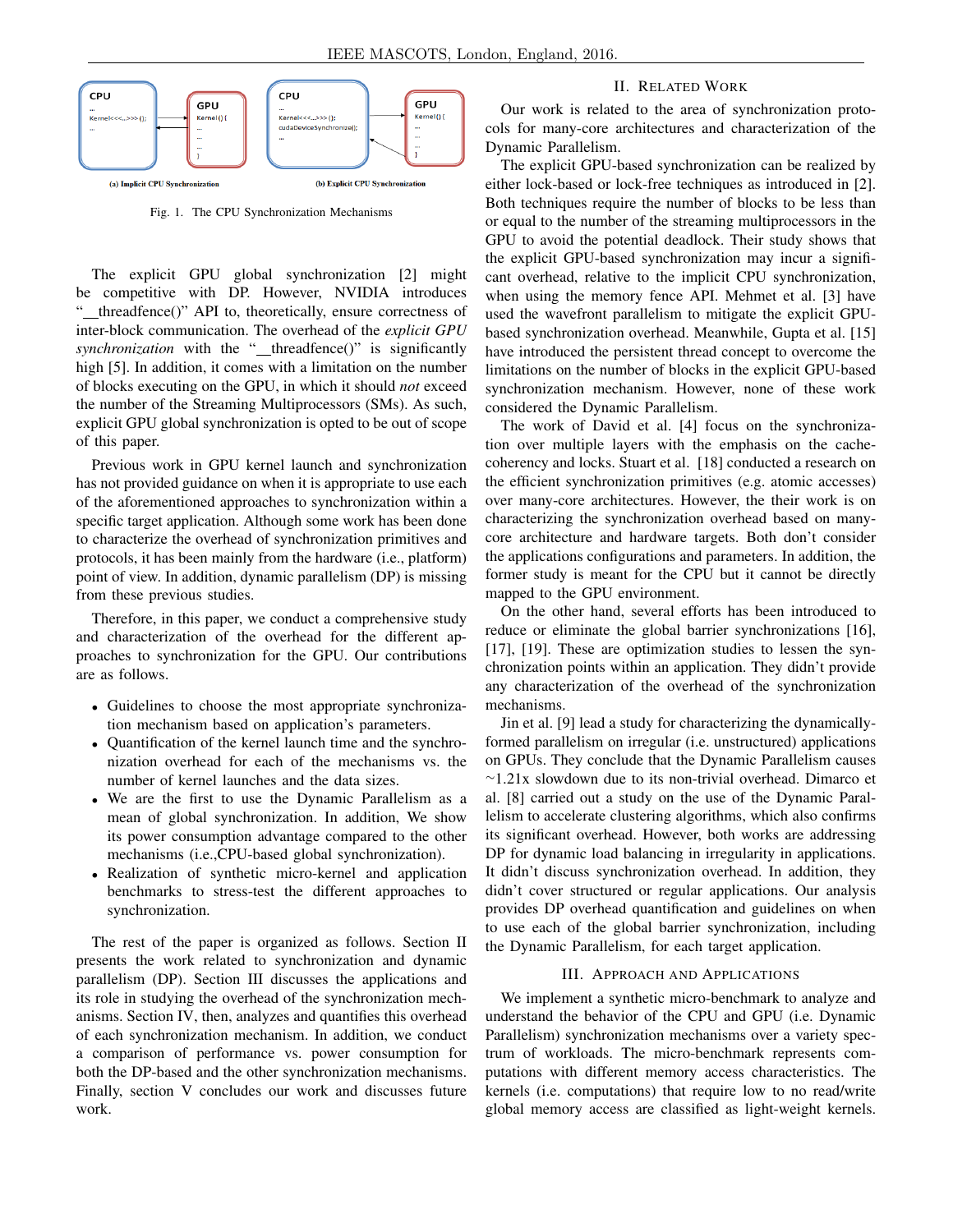On the other hand the kernels that require average to intense read/write global memory accesses are classified as average-toheavy-weight kernels. Our micro-benchmark includes kernels with memory access patterns as follows.

- Empty Kernel.
- Shared-Memory Kernel: Computations read/write from/to shared memory only.
- Global Memory Kernel: Computations read/write from/to global memory. Allocation is done by either the CPU or the GPU.
- Local Memory Kernel: Computations read/write from/to private memory or registers only.
- Others: combination of the above primitives.

Apart from the micro-bench mark, we have selected two applications for more insights and evaluation. They are a good approximation of real-world applications.

- The Lid-Driven Cavity (LDC): A computational fluid dynamic application that has stress, viscosity and pressure calculations on a mesh of a *default* size 3x4096x4096. Each mesh cell is a double-precision floating point that occupies 8 bytes [22].
- The Heat2D: NVIDIA open source heat transfer simulation in a two-dimensional space [1].

## IV. EXPERIMENTS DISCUSSION AND EVALUATION

For each of the experiments, we did 20 runs and then took the average to make our results resilient to the external uncontrolled errors.

In order to quantify the synchronization overhead, we examine each of the synchronization mechanisms versus the number of kernel launches and the input data sizes (i.e. mesh sizes). The data type, in all applications, is double-precision floating point (i.e., 8 bytes). That means, mesh size can be translated into *"bytes"* unit via multiplying the dimensions by "8". For instance, mesh size of 128x128 is equivalent to  $128x128x8 = 128$  KBytes (KB). In addition, the mesh size affects directly on the number of blocks running on the GPU. Thus, it relates to the number of synchronization points and its overhead. The block size is fixed to 16x8 threads. Therefore, alternatively, the mesh size can be translated to the number of blocks which can be calculated as shown in 1. For instance, data mesh size of 128x128 is equivalent to 128 Blocks.

$$
Blocks = \left\lceil \frac{Mesh\_Dim\_X}{16} \right\rceil * \left\lceil \frac{Mesh\_Dim\_Y}{8} \right\rceil \tag{1}
$$

We implement the applications with the three different synchronization mechanisms: the implicit CPU, the explicit CPU and the Dynamic Parallelism. We evaluate their power consumption, performance and overhead on both Kepler K20c and Tesla K20Xm GPUs with CUDA 6.0. The computational kernel is kept the same across all the variants. The explicit CPU synchronization mechanism requires the addition of "cudaDeviceSynchronize()" at the host side only. As for the Dynamic Parallelism, we implemented an auxiliary kernel that is launched once from the CPU side, and then it will manage



Fig. 2. The Synchronization Overhead Across Multiple Workloads

all the launches and synchronization of the computational kernel within the GPU.

We used *NVIDIA Profiler* to collect numbers and analysis reports. It reports a breakdown that shows the kernel launch time (i.e. Overhead) and the execution time (i.e. Computation time) separately for the CPU synchronization mechanisms. However, with Dynamic Parallelism, it reports an integrated number for both launch and execution times . Since the computational kernel is untouched, the execution time should remain the same across all the synchronization mechanisms. Thus, we subtract the execution time, of the CPU synchronization run, from the integrated number reported in the DP run, to obtain the overall synchronization overhead (i.e. launch and sync).

The implicit CPU synchronization mechanism is recognized for its best performance and its least overhead among the aforementioned synchronization mechanisms. Therefore, we use it to characterize and classify our benchmark as shown in Figure 2. It shows the overhead of the three mechanisms with 1000 kernel launches and 4096x4096 mesh size each. The number of kernel launches (i.e., 1000) is recommended by the domain scientists for the LDC. The implicit CPU synchronization outperforms both the explicit CPU synchronization and the Dynamic Parallelism, which is already expected. It is worth to mention that the Dynamic Parallelism has significantly larger overhead with light-weight kernels (e.g. empty, local or shared memory computations) than that of the medium-toheavy-weight kernels (e.g. global memory computations, LDC and Heat2D).

In the next subsections, we pick representatives of each of the light-weight and medium-to-heavy-weight kernels for further analysis. The "Empty" and the "Shared-Memory" Kernels represent the former category. Meanwhile, the "Lid-Driven Cavity" and the "Heat2D" Kernels represent the latter category.

## *A. Light-Weight Kernels*

We examined the synchronization overhead versus the number of kernel launches (i.e. 1-10k) for the light-weight kernels. Figure 3 and 4 show the synchronization overhead for the "Empty" Kernel and the "Shared-Memory" kernel respectively. This experiment answers the research question on which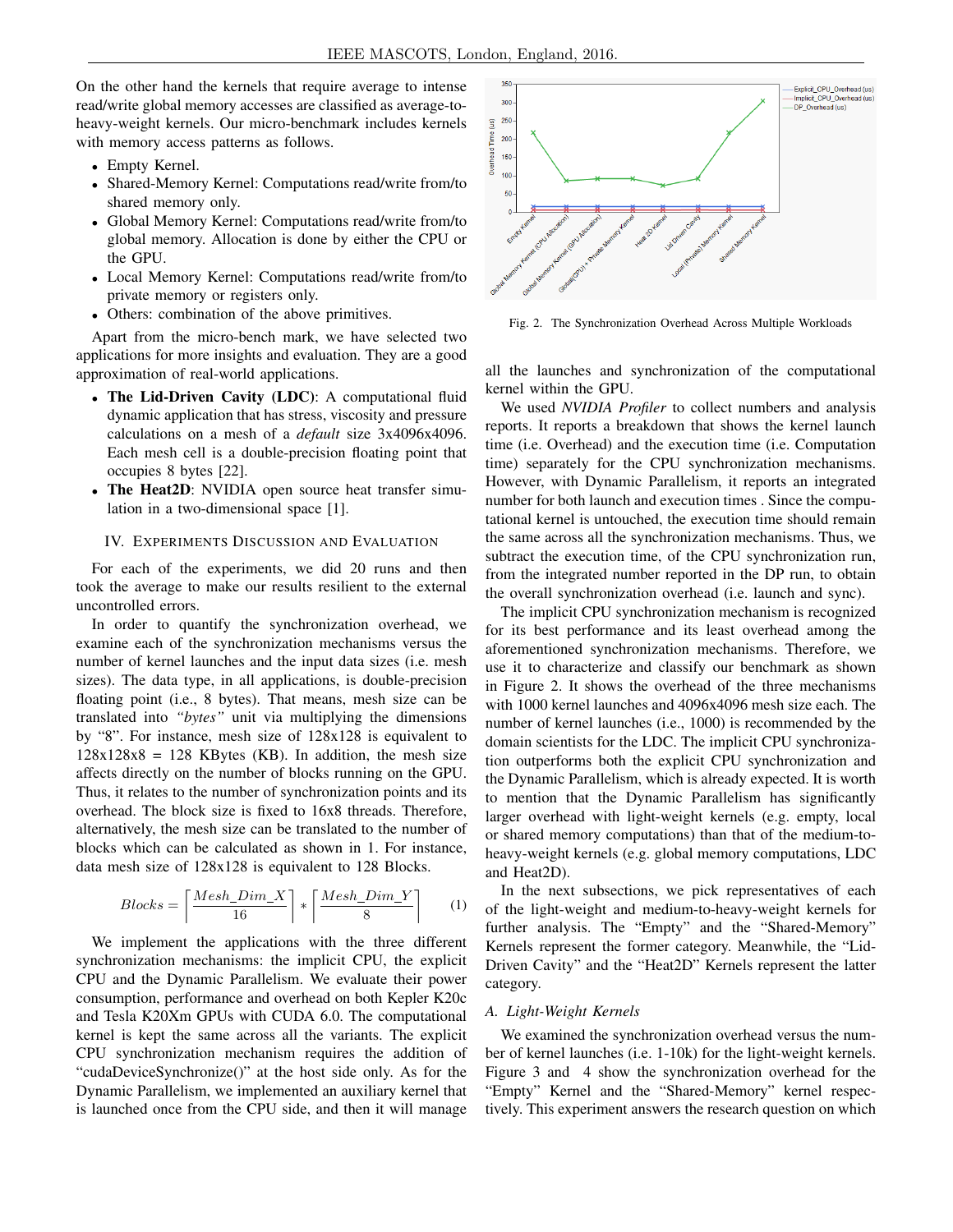

Fig. 3. The Synchronization Overhead vs. No. of Kernel Launches – Empty Kernel



Fig. 4. The Synchronization Overhead vs. No. of Kernel Launches – Shared-Memory Kernel

synchronization mechanism is appropriate for the light-weight kernels, given the number of kernel launches. It shows the cutoff (i.e. <sup>∼</sup>5k launches), at which the Dynamic Parallelism and the Explicit CPU synchronization outperform the Implicit CPU synchronization. This is due to the fact that the implicit CPU synchronization is a non-blocking mechanism. That means, it allows multiple kernel launches from the CPU side, even if it can't be all served and hence queued. So at a certain limit, it has to do a time consuming flush for the accumulated tasks in the queues. This limit is at 5k kernel launches with the light-weight kernels.

## *B. Medium-to-Heavy-Weight Kernels*

Similarly, we examined the synchronization overhead versus the number of kernel launches (i.e. 1-10k) for the medium-toheavy-weight kernels. Figure 5 and 6 show the synchronization overhead for the "Heat2D" and the "LDC" Kernels. In this case, we aim to answer the research question on which synchronization mechanism is appropriate for the medium-toheavy-weight kernels, given the number of kernel launches. It shows the cut-off (i.e. 1100 launches), at which the Dynamic Parallelism and the Explicit CPU synchronization outperform the Implicit CPU synchronization. This is due to the same reason of queues flushing.



Fig. 5. The Synchronization Overhead vs. No. of Kernel Launches – Heat2D Kernel



Fig. 6. The Synchronization Overhead vs. No. of Kernel Launches – LDC Kernel

### *C. Synchronization Overhead vs. Data Size*

The data size is an effective factor in determining the number of blocks that are executing on the GPU. We believe that the synchronization overhead increases with the increase of the data size. Therefore, we need to answer the research question about the data size cut-off at which the *implicit CPU synchronization mechanism* remains robust (i.e. No performance degradation) given the previous cut-offs of the number of kernel launches. Figure 7 shows that the data size should be  $\leq$  128x128 (128 KB), in order to achieve high performance with large number of kernel launches (i.e.  $\geq$  1000).

On the other hand, we evaluate the overhead of the implicit CPU vs. the explicit CPU vs. the Dynamic Parallelism synchronization mechanism across the different data sizes. Figure 8 shows that the overhead of dynamic parallelism is the least among the three synchronization mechanisms, when the data size is small (i.e.  $\leq$  = 128x128 or 128 KB) regardless of the number of kernel launches. Therefore, the Dynamic Parallelism is the most appropriate synchronization mechanism for applications of relatively small input data sizes. This conclusion is confirmed and clarified in figure 9, that shows the synchronization overhead with the Lid-Driven Cavity (LDC) of 32 KB data size .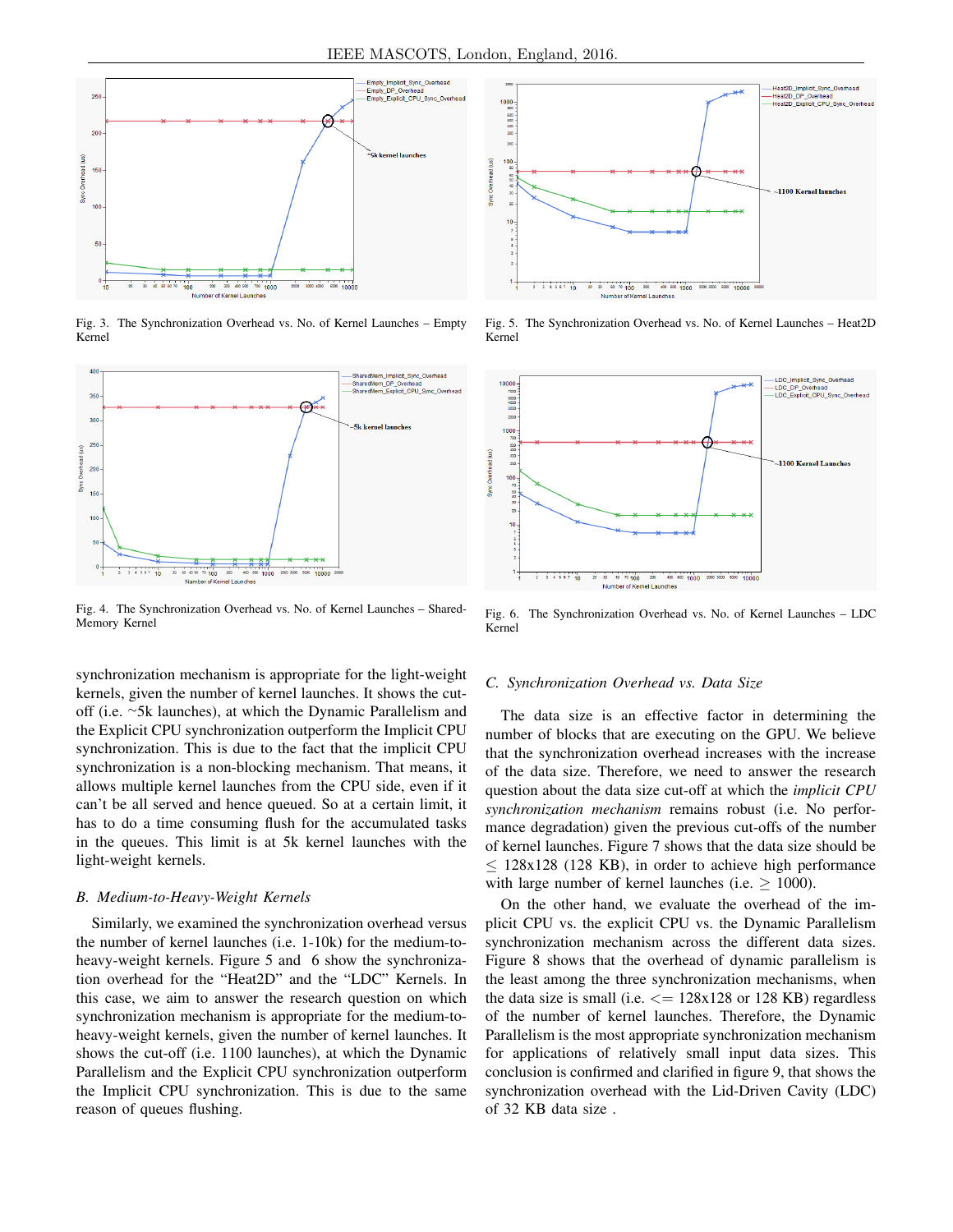

Fig. 7. The Implicit CPU Synchronization Overhead vs. Data Size – LDC Kernel



Fig. 8. The Synchronization Overhead vs. Data Size – LDC Kernel

## *D. Power vs. Performance Trade-Off*

Unlike CPU-based global synchronization, DP globally synchronize the kernel running on the GPU without CPU intervention. Hence, Dynamic Parallelism reduces the power significantly by cutting the portions consumed by the CPU and the PCIe. We are concerned since power/energy saving is critical towards the exascale computing realization.

We used the *NVIDIA Management Library* (NVML) to collect power readings using "nvmlDeviceGetPowerUsage()"



Fig. 9. The Synchronization Overhead vs. 64x64 Data Size – LDC Kernel



Fig. 10. DP vs. CPU: Power Consumption of the LDC and Heat2D Over Tesla K20c and Tesla K20Xm



Fig. 11. DP vs. CPU: Execution Time of the LDC and Heat2D Over Tesla K20c and Tesla K20Xm

API. The power reading is sampled during the execution lifetime and then averaged out. The sample count is <sup>∼</sup>25-30.

In this section, implicit CPU-based and the DP-based global synchronizations have been compared with respect to the power and performance (i.e. execution time). we exclude the synthetic micro-benchmarks as numbers/readings will not be realistic with respect to the power consumption. Therefore, we report only the LDC and the Heat2D benchmarks. Our experiments are performed over both Tesla K20c and K20Xm platforms. Figure 10 shows the power consumption of the LDC and the Heat2D for both the *implicit CPU-based* and the *Dynamic Parallelism GPU-based* global synchronization mechanisms. DP global synchronization reduced the power consumption significantly by <sup>∼</sup>8-10% and <sup>∼</sup>8-9% for both the LDC and the Heat2D respectively. However, this power consumption improvement has a trade-off, in which there is a slight performance degradation accompanied with the DP mechanism compared to the CPU-based mechanism. Figure 11 shows that the DP global synchronization slightly increases the execution time by <sup>∼</sup>4-5% and <sup>∼</sup>2-3% for both the LDC and the Heat2D respectively.

### V. CONCLUSION AND FUTURE WORK

There is no explicit support for the Inter-Block synchronization. Several global synchronization mechanisms and protocols have been introduced during the past couple of years. However, there is still neither solid quantification nor comprehensive characterization for the overhead of the different synchronization mechanisms. Hence, we carried out a study